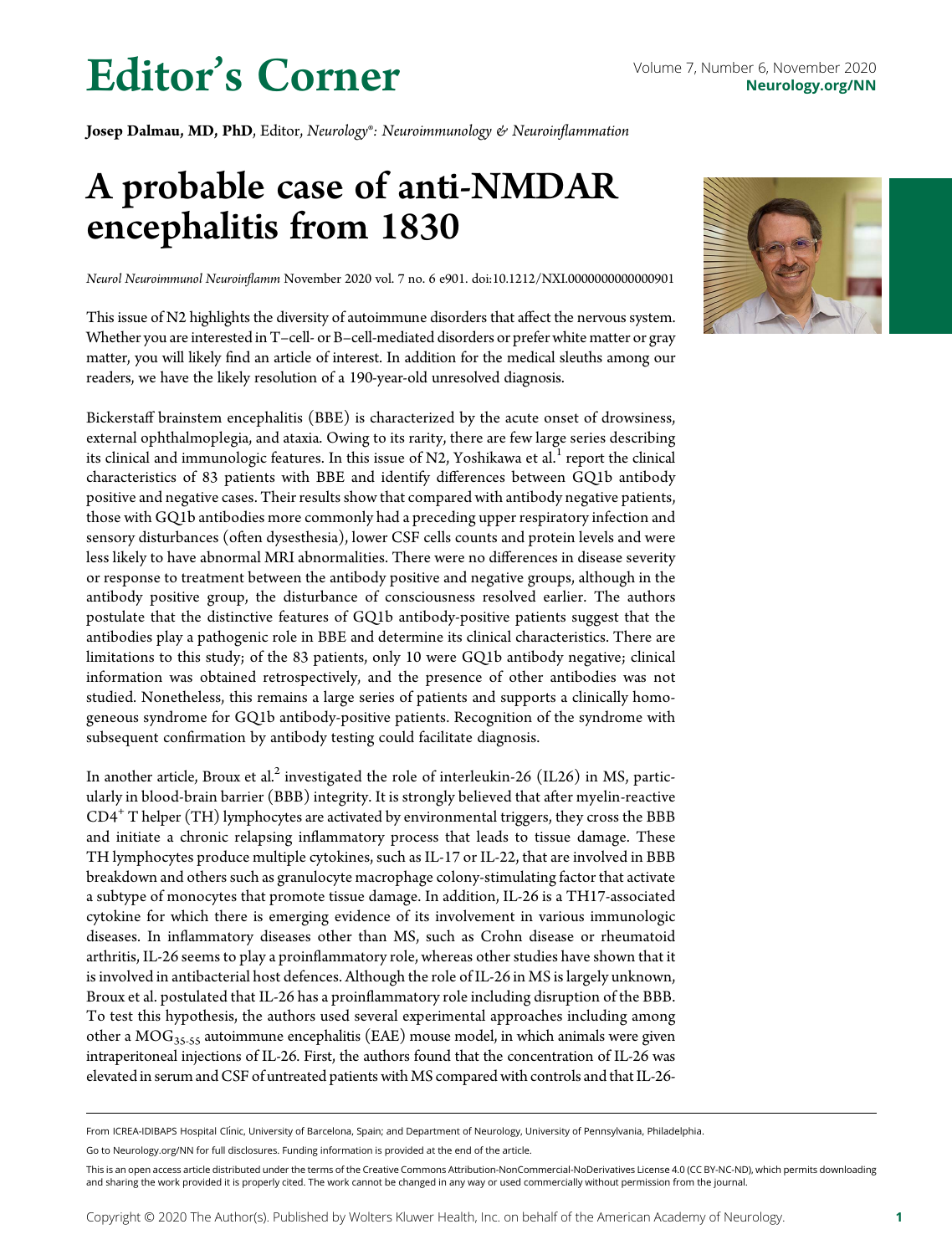expressing TH lymphocytes were enriched in perivascular infiltrates in patients with MS, promoting BBB integrity. Moreover, in the animal model, they found that IL-26 showed protective effects in chronic EAE increasing the number of IL-10 producing CNS infiltrating TH lymphocytes and reducing the number of pathogenic TH lymphocytes. The findings have potentially important therapeutic implications for patients with MS and should be validated in future studies.

Continuing with MS, it is currently known that genetic and environmental factors contribute to the risk of developing the disease<sup>3</sup> and among the latter, the Epstein-Barr virus (EBV) is the major infectious risk factor. Moreover, heritable factors influence the ability to develop immunoglobulin G (IgG) response to EBV nuclear antigen 1 (EBNA-1), suggesting that host-genetic factors are important in the immune response to MS.<sup>4</sup> In this issue of N2, Mescheriakova et al.<sup>5</sup> determined the titers of IgG antibodies against EBNA-1 in families of patients with MS, including patients with the disease, healthy siblings, and unrelated healthy spouses, and investigated the role of specific genetic loci of the viral antibody titers. The authors found an EBNA-1 antibody gradient, higher in patients (particular in younger cases), intermediate in siblings, and lowest in the spouses supporting a genetic contribution to EBNA-1 antibody titers; this was only partially explained by HLA-DRB1\*1501 carriership. Future larger studies assessing MS genetics and EBNA-1 IgG responses are needed to characterize which MS risk single nucleotide polymorphisms are contributing to the enhanced EBNA-1 IgG response in patients with MS, and according to the data presented here, age will need to be considered.

For those of you who enjoy a good detective story and medical mystery, I will end this Editor's Corner with the contribution of Tényi et al.<sup>6</sup> While reviewing the historical medical literature, these authors found reference to the same case report in medical journals published in Hungarian, German, and Italian. The case was presented at the 3rd meeting of the Italian Scientists held in Florence in 1841. The patient presented in 1830. She was a previously healthy 18-year-old woman who developed seizures, followed by a 6-day-long clinical state characterized by catalepsy, unresponsiveness, and shallow breathing. These symptoms apparently resolved but returned over the following year and a half during which a progressively growing abdominal tumor was noted. One day, she suddenly developed emesis that included pus and blood mixed with more than 100 bone fragments. At the same time, she had evacuation from the anus and vagina of a membranous substance mixed with blood and pus. After this event, the

seizures and the catalepsy-like episodes disappeared. Over the following years, she gave birth to 3 healthy children and was still well 11 years later. The authors suggest that this represents a case of anti-NMDA receptor (NMDAR) encephalitis. They postulate that the catalepsy-like state was catatonia, which was not defined as an entity for more than 40 years after this patient's presentation. They suggest that the mass was an ovarian teratoma, which can reach large sizes, contain bone and perforate into the bowel and vagina, whereas the shallow breathing was likely because of hypoventilation. The authors remind us that this description of a likely paraneoplastic syndrome from 1830 predates by 35 years that of Trousseau syndrome, which is considered the first paraneoplastic syndrome reported. The case is fascinating and reminds us of complications in patients with anti-NMDAR encephalitis (continuous tumor growth despite partial neurologic improvement and bowel perforation)<sup>7</sup> that were included in the first description of this disease and are now rarely encountered due early recognition of this disorder.

In addition to these 4 articles, the November issue of N2 contains 20 other interesting articles and 4 clinic/scientific notes that I am sure will catch your attention.

#### Study funding

No targeted funding reported.

#### **Disclosure**

J. Dalmau holds patents for the use of Ma2, NMDAR, GABABR, GABAAR, DPPX, and IgLON5 as autoantibody tests and receives royalties from the use of these tests. Go to [Neurology.org/NN](https://nn.neurology.org/content/7/6/e901/tab-article-info) for full disclosures.

#### References

- 1. Yoshikawa K, Kuwahara M, Morikawa M, Kusunoki S. Bickerstaff brainstem encephalitis with or without anti-GQ1b antibody. Neurol Neuroimmunol Neuroinflamm 2020;7:e889. [doi: 10.1212/NXI.0000000000000889.](https://nn.neurology.org/content/7/6/e889/tab-article-info)
- 2. Broux B, Zandee SEJ, Gowing E, et al. Interleukin-26, preferentially produced by TH17 lymphocytes, regulates CNS barrier function. Neurol Neuroimmunol Neuroinflamm 2020;7:e870. [doi: 10.1212/NXI.0000000000000870.](https://nn.neurology.org/content/7/6/e870/tab-article-info)
- 3. Belbasis L, Bellou V, Evangelou E, Ioannidis JP, Tzoulaki I. Environmental risk factors and multiple sclerosis: an umbrella review of systematic reviews and meta-analyses. Lancet Neurol 2015;14:263–273.
- 4. Rubicz R, Yolken R, Drigalenko E, et al. A genome-wide integrative genomic study localizes genetic factors influencing antibodies against Epstein-Barr virus nuclear antigen 1 (EBNA-1). PLoS Genet 2013;9:e1003147.
- 5. Mescheriakova JY, van Nierop G, van der Eijk A, Kreft KL, Hintzen R. EBNA-1 titer gradient in multiple sclerosis families indicates a genetic contribution. Neurol Neuroimmunol Neuroinflamm 2020;7:e872. [doi: 10.1212/NXI.](https://nn.neurology.org/content/7/6/e872/tab-article-info) [0000000000000872.](https://nn.neurology.org/content/7/6/e872/tab-article-info)
- 6. Tényi D, Szűcs A, Kovács N, Illes Z, Janszky J. Paraneoplastic anti-NMDA-receptor encephalitis in 1830? Neurol Neuroimmunol Neuroinflamm 2020;7:e887. [doi: 10.](https://nn.neurology.org/content/7/6/e872/tab-article-info) [1212/NXI.0000000000000887](https://nn.neurology.org/content/7/6/e872/tab-article-info).
- 7. Dalmau J, Tüzün E, Wu HY, et al. Paraneoplastic anti-N-methyl-D-aspartate receptor encephalitis associated with ovarian teratoma. Ann Neurol 2007;61: 25–36.